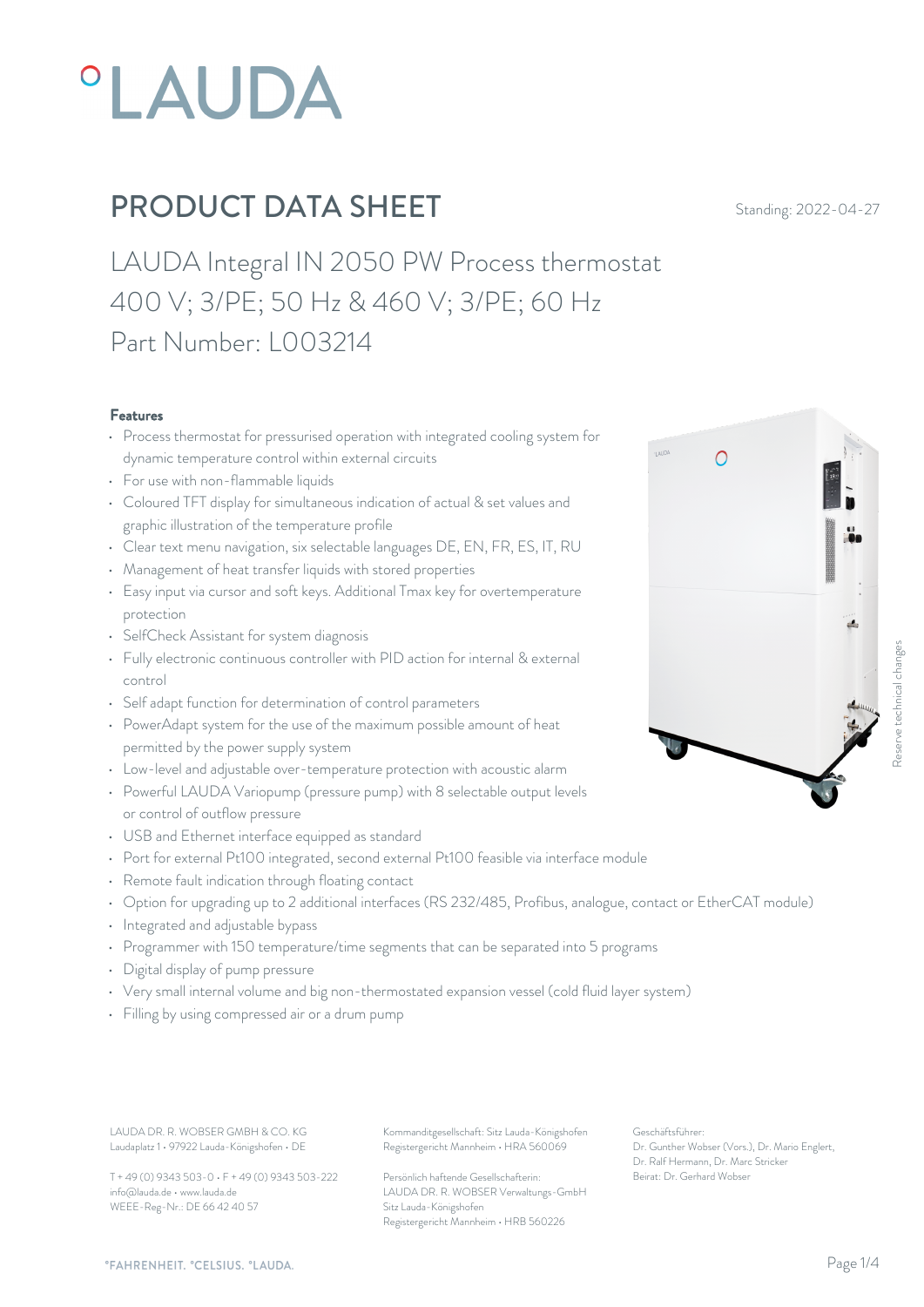

LAUDA Integral IN 2050 PW Process thermostat 400 V; 3/PE; 50 Hz & 460 V; 3/PE; 60 Hz Part Number: L003214

#### Features

- Integrated web server for browser based operation in local area networks via PC, tablet or smart phone, secure data transfer due to authentication procedure and encryption
- SmartCool system for energy-saving digital cooling management including compressor on-off control
- Condenser cooling Water
- Utilises traditional refrigerants (HFCs) in accordance with European legislation to control F-gases (EU) 517/2014



Working temperature min. -40 °C 140 °C



Working temperature max.

Laudaplatz 1 • 97922 Lauda-Königshofen • DE

T + 49 (0) 9343 503-0 • F + 49 (0) 9343 503-222 info@lauda.de • www.lauda.de WEEE-Reg-Nr.: DE 66 42 40 57

LAUDA DR. R. WOBSER GMBH & CO. KG Kommanditgesellschaft: Sitz Lauda-Königshofen Geschäftsführer: Registergericht Mannheim • HRA 560069

> Persönlich haftende Gesellschafterin: Beirat: Dr. Gerhard Wobse LAUDA DR. R. WOBSER Verwaltungs-GmbH Sitz Lauda-Königshofen Registergericht Mannheim • HRB 560226

Geschäftsführer: Dr. Gunther Wobser (Vors.), Dr. Mario Englert, Dr. Ralf Hermann, Dr. Marc Stricker Beschäftsführer:<br>Dr. Gunther Wobser (Vors.), Dr. Mario Englert,<br>Dr. Ralf Hermann, Dr. Marc Stricker<br>Beirat: Dr. Gerhard Wobser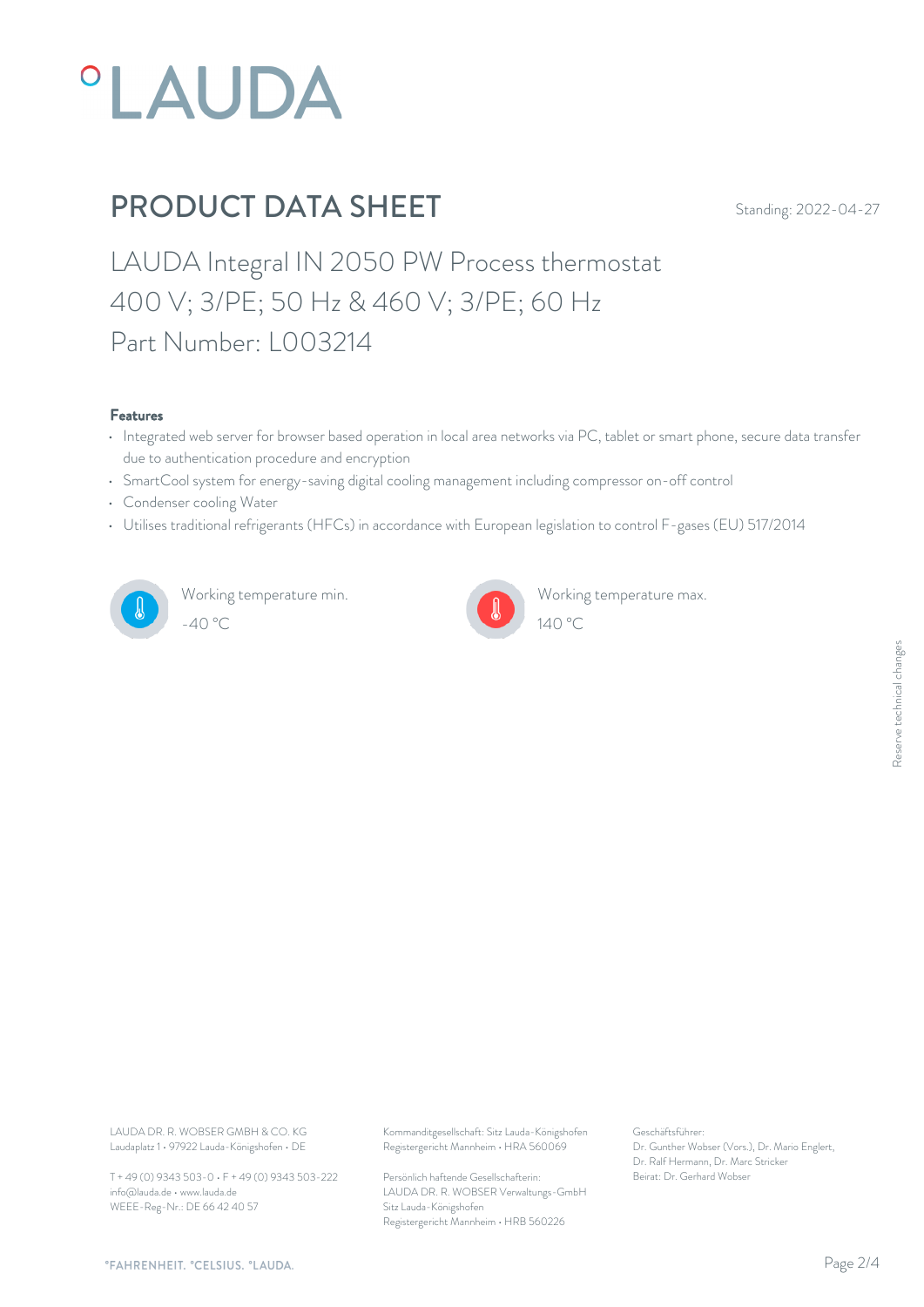

LAUDA Integral IN 2050 PW Process thermostat 400 V; 3/PE; 50 Hz & 460 V; 3/PE; 60 Hz Part Number: L003214

### Technical Features

| Working temperature range                     | $-40140 °C$          |                                           |
|-----------------------------------------------|----------------------|-------------------------------------------|
| Pressurised blanket max.                      | 4 bar                |                                           |
| Ambient temperature range                     | 540°C                |                                           |
| Temperature stability                         | $0.05 \pm K$         |                                           |
| Heater power max.                             | 16 kW                |                                           |
| Power consumption max.                        | <b>18 kW</b>         |                                           |
| Current max.                                  | 25 A                 |                                           |
| Pump Pressure max.                            | 6.0 <sub>bar</sub>   |                                           |
| Pump flow rate pressure max.                  | 120 L/min            |                                           |
| In / Outlet connection thread (outside)       | $M38 \times 1,5$     |                                           |
| Inlet/outlet hose size                        | $1$ <sup>11</sup>    |                                           |
| Filling volume min.                           | 11.1 <sub>L</sub>    |                                           |
| Filling volume max.                           | 36.3L                |                                           |
| Water cooling connection thread (outside)     | $3/4$ "              |                                           |
| Recommended cooling water temperature         | 15 °C                |                                           |
| Cooling water flow rate                       | 26 L/min             |                                           |
| Recommended pressure difference cooling water | 3 bar                |                                           |
| Pressure difference cooling water min.        | 0.8 <sub>bar</sub>   |                                           |
| Max. pressure difference cooling water        | 10 bar               |                                           |
| Maximal pressure cooling water                | 10 bar               |                                           |
| Overall dimensions (WxDxH)                    | 1100 x 895 x 1865 mm |                                           |
| Weight                                        | 382 kg               |                                           |
| Noise level                                   | 58 dB(A)             |                                           |
| Refrigerant stage 1                           |                      | R-449A (GWP 1397); 2.300 kg; 3.2 t CO2-eq |
| Power supply                                  |                      | 400 V; 3/PE; 50 Hz & 460 V; 3/PE; 60 Hz   |

T + 49 (0) 9343 503-0 • F + 49 (0) 9343 503-222 info@lauda.de • www.lauda.de WEEE-Reg-Nr.: DE 66 42 40 57

Persönlich haftende Gesellschafterin: Beirat: Dr. Gerhard Wobse LAUDA DR. R. WOBSER Verwaltungs-GmbH Sitz Lauda-Königshofen Registergericht Mannheim • HRB 560226